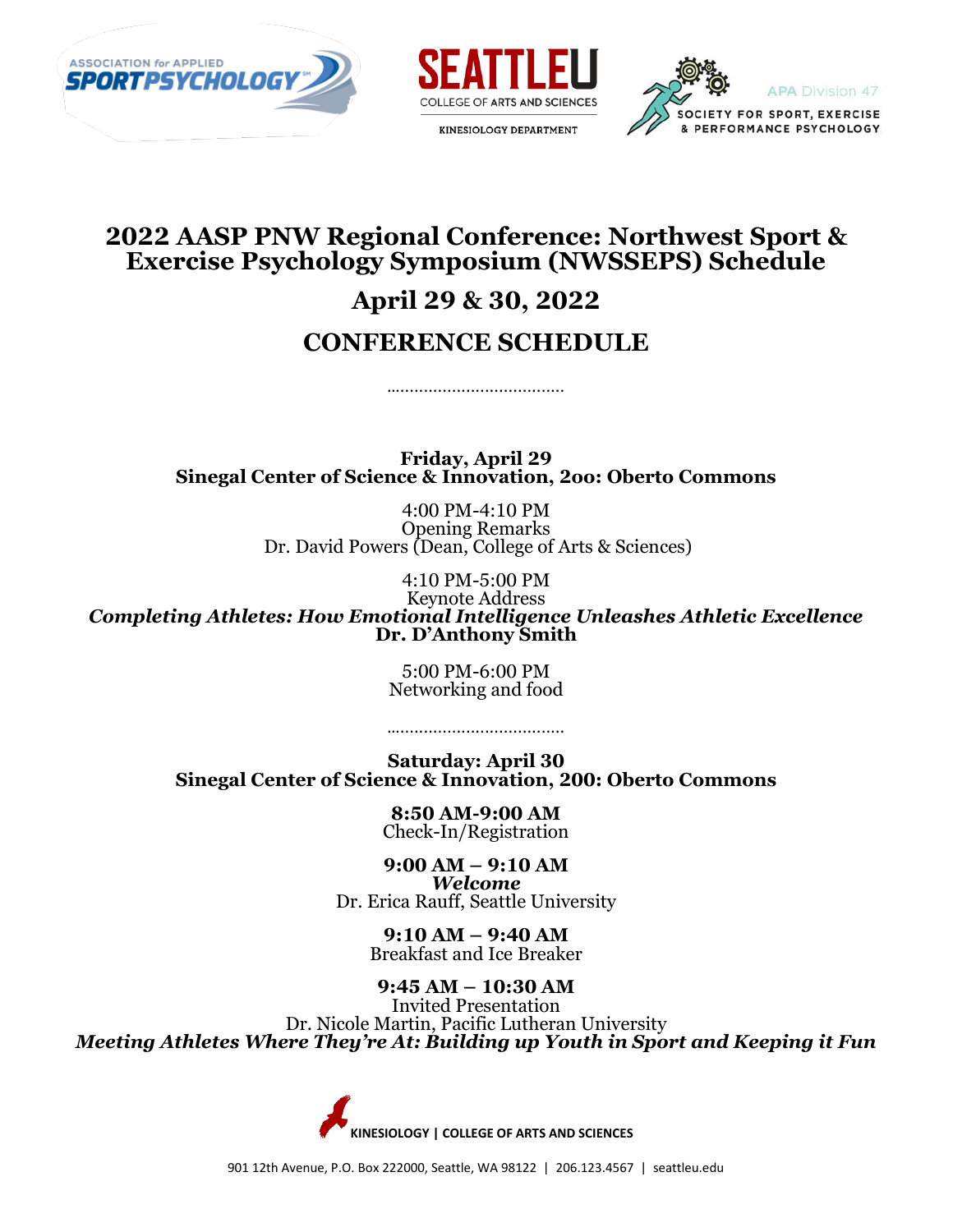





**10:30 AM – 10:45 AM** Break

**10:45 AM – 11:00 AM** Professional Presentation Mariel Ruiz Stasiuk, M.A, Alliant International University, CSPP-San Diego, CA *Resilience, Optimism, and Self-Efficacy in Endurance Athletes (Triathletes, Swimmers, Cyclists, and Runners)*

**11:05 AM – 11:20 AM**

Professional Presentation Sarah Noonan, M.S., Magellan Federal *Misogynistic Music Lyrics and Stereotype Threat in the Context of Exercise*

**11:25 AM – 11:40 AM** 

Student Presentation Claire Henninger, Western Washington University *An Analysis of the Intrinsic Motivation and Athletic Coping Skills of Athletes on Teams with High versus Low Peer Servant Leadership*

#### **11:45 AM – 12:00 PM**

Student Presentation Lindsay Ahmann, Western Washington University *Examining the Mental Health Effects of Forced Athletic Retirement Among High School Students*

**12:05 PM – 12:20 PM**

Student Presentation Augustine Herman, Seattle University *A comparison of Health Behaviors and Mental Health in First-Year University Students Prior to the COVID-19 Pandemic and During the Pandemic*

**12:25 PM-12:40 PM** Student Presentation Kaitlyn Andersen, Seattle University *Eye Movements and Cognitive Functioning in Adults with Attention Deficit Hyperactivity Disorder*

> **12:40 PM – 1:10 PM** Lunch

## **1:15 PM – 2:05 PM**

Invited Q & A Panel Zachary Willis & Brett Sandwick, United States Army *Q&A: Mental Performance with Tactical Populations*

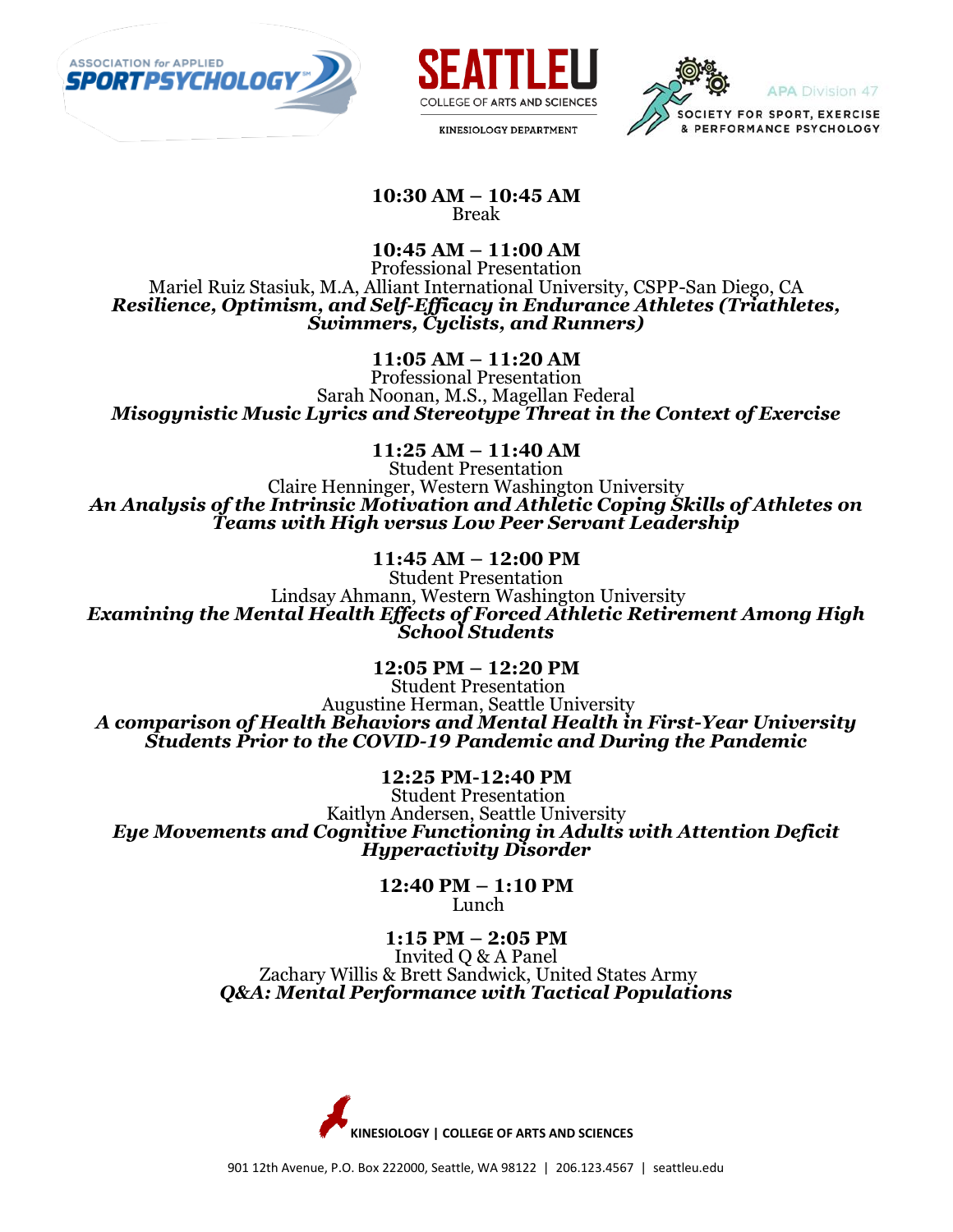





## **2:10 PM – 2:25 PM**

Professional Presentation Dr. Heather VanMullem, Lewis- Clark State College

*Who's Got Spirit? Infusing Play into Your Sport Psychology Class to Improve Student Engagement*

**2:30 PM – 3:15 PM**

Movement Break! Tour of the Kinesiology Mobile Lab and Walk to Labyrinth for Guided *Breathing/Relaxation*

**3:20 PM – 4:05 PM**

Invited Presentation Carrie Scherzer, featuring Meaghan Peters & Jeremy Trenchuk, Mount Royal University *Publish or Perish? Tales from the Crypt*

**4:10 PM – 4:25 PM**

Student Presentation Cady Seavey, Seattle University *Differential Effects of Dual Tasks on Unilateral and Bimanual Dexterity in Young and Older Adults*

> **4:30 PM – 4:45 PM** Student Presentation

Becca Pierce, Western Washington University *A Comparison of Stress During the Transition Out of Sport and Into College: A Comparison of Freshmen Non-Athletes, Former High School Athletes, and Former High School Athletes Now Recreational Athlete*

**4:50 PM -5:05 PM**

Student Presentation Peyton Bilo, Western Washington University *The Effects of an Imagery Intervention on Self-Efficacy During Athletic Injury Rehabilitation*

> **5:05 PM -5:10 PM** *Closing Remarks* Dr. Erica Rauff, Seattle University

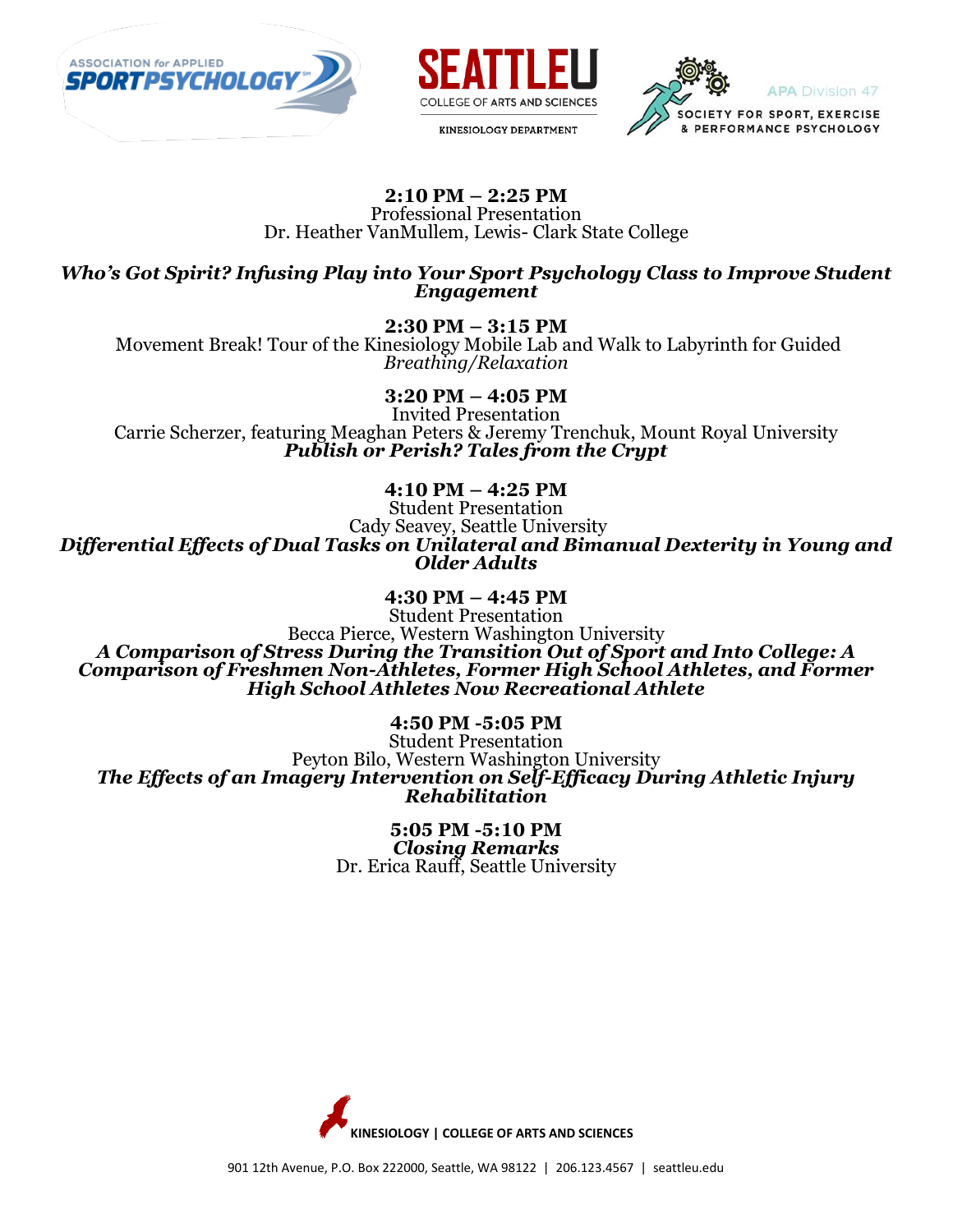





#### **Presentations & Abstracts**

#### Keynote Talk **Completing Athletes: How Emotional Intelligence Unleashes Athletic Excellence Dr. D'Anthony Smith, Ed.D., LMHCA, CMPC, ACC**

If I only knew then, what I know now? Have you ever said this to yourself? I am pretty sure you have. I am also pretty sure that the situation in question involved emotional obstacles. How did you overcome it? Therapy? Avoidance? To be determined? Dr. Daniel Goldman has dedicated his career to finding unique forms of intelligence that have been proven to contribute to an individual's overall development and personal success. In his findings, Goldman identified twenty-five emotional competencies. Of those twenty-five competencies, Dr. D'Anthony Smith has identified the most impactful competencies that every mental performance consultant should incorporate in their work with their clients. Implementing the personal experiences he encountered in route to becoming a professional athlete, Smith uses his sports career as a blueprint for his approach in working with athletes now as a Clinical Sports Counselor. Whether it's helping high school athletes deal with the politics of sports, helping collegiate athletes to process their emotions after witnessing their head coach fight, or maybe even assisting in the return of a professional athlete from premature retirement, attendees will leave the presentation with a better understanding of the emotional competencies needed to contribute to the development of a confident athlete.



**Dr. D'Anthony Smith, Ed.D,** a Licensed Mental Health Counselor Associate, has been in practice since 2018 and has over 20 years of sports performance experience, athlete development, with children adolescents, adults, and families. His clinical specialties include adolescent development and dynamics, Development Trauma, and helping athletes heal emotionally. He is the founder of Unleash!, a player development platform that values athletes' emotional, social, and mental development, serves as the Director of Clinical Counseling services at the PTSD Institute in Seattle, WA, and advocates for emotional development within athletes. Smith also hosts several workshops dedicated to building leadership qualities, assertiveness, and self-acceptance. In addition, he is also an International Coaching Federation certified coach helping individuals develop the confidence to relaunch into life. Smith designed one of the first clothing lines dedicated to embracing mental and emotional health in the sporting community and developed the first class of multi-development supplements for adolescent athletes while teaching at Seattle Pacific

University. When not counseling, lecturing, coaching, training, advocating, or presenting, Smith enjoys relaxing and spending time with his wife Tambra and dog-son Louie.

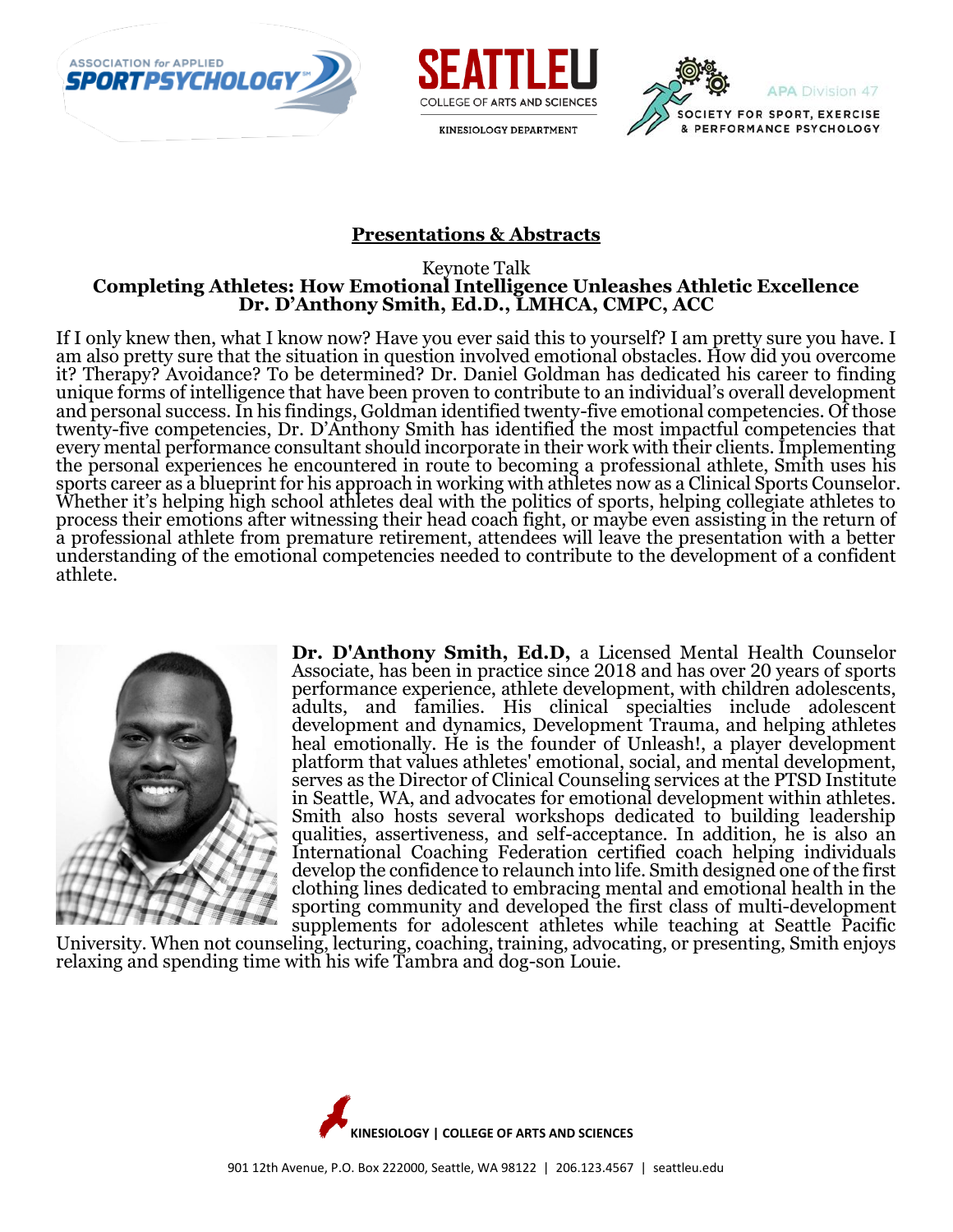





### Invited Presentation **Meeting Athletes Where They're At: Building up Youth in Sport and Keeping it Fun**

## **Dr. Nicole Martin, Ph.D.**

**Background:** We know children and adolescents have specific motives for their sport participation, that winning is not among the top 5, and that "having fun" is the number one reason athletes provide. We also know that when asked, adults and youth athletes definitions of what makes sport fun are significantly different. While youth athletes list things such as trying your best, getting playing time, and getting along with teammates, adults often believe that goofing off, not listening, or not staying on task represent reasons children and adolescents list for what equates as fun. The focus of this talk then, is to identify the ways in which youth define sport as fun, and then offer specific coaching recommendations that not only meet psychological needs youth have within sport, but also reflect coaching tenets outlined through the FUN maps concept as part of the Fun Integration Theory (Visek, 2015).



**Dr. Nicole Martin** earned her doctorate in Kinesiology with an emphasis in Sport and Exercise Psychology from Temple University. She is currently an Associate Professor in the Department of Kinesiology at Pacific Lutheran University, teaching courses across both the Bachelor of Arts and Bachelor of Science Programs as well as within the MSK program. Dr. Martin's work focuses on social influences of youth sport participation, social development in sport and physical activity, and lifespan physical activity adherence through a family-focused orientation.Dr. Martin's work has been presented at AASP regional and national conventions, APA conventions, and local youth sport organizations. Additionally, Dr. Martin's work has been published in Shape America's two headlining journals, the Journal of Physical Education, Recreation, and Dance (JOPERD), and Strategies: A

Journal for Sport and Physical Educators, as well as IDEA Fitness Journal. Aside from academia, Dr. Martin serves as the VP of Rec Programs for the South Kitsap Soccer club; and enjoys watching and volunteering with her daughter's soccer team.

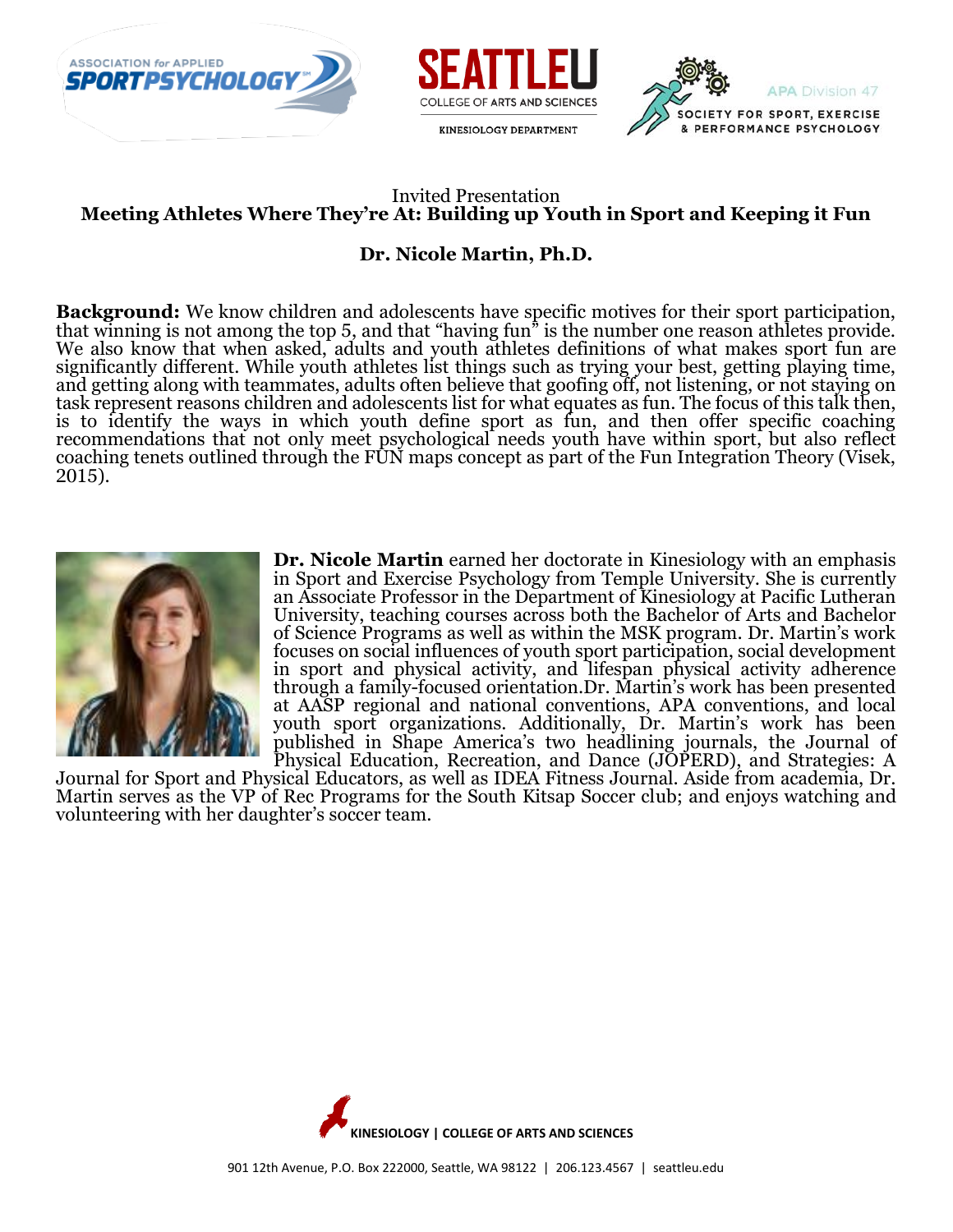





#### Invited Panel Q & A **Mental Performance Q &A with Tactical Populations**

## **Zachary Willis, M.S., CMPC, & Brett Sandwick, M.S., CMPC**

**Background:** Many Mental Performance Consultants have the goal of working with professional sports teams or the elite at their field right after graduate school. However, as the Dunning Kruger effect (1999) illustrates, we tend to not know what we do not know. Working with the military provides many opportunities to hone your craft in the field of sport psychology. In the 2020 AASP compensation report for mental performance work, 19% of Mental Performance Consultants reported currently working with tactical populations. 46% of Mental Performance Consultants have spent time working in a military setting. Brett Sandwick, CMPC, and Zach Willis will discuss common misconceptions about working with military populations and the realities of the job. They will discuss topics such as how Mental Performance Consultants can set themselves up for the job, aspects they wish they would have known prior to working in the tactical field, the transition from graduate school, and careers after working with the military.



**Brett Sandwick** is the Cognitive Performance Specialist for 1st Special Forces Group in Tacoma, WA. He trains Green Beret soldiers' mental skills to perform at their best when things matter the most. He has over 9 years of experience working with the United States Army. Brett has been a Certified Mental Performance Consultant through the Association of Applied Sport Psychology since 2016. Brett is the owner of Elite Mentality LLC. He has trained thousands of athletes in his private practice over the last 10 years. Brett trains many professional athletes and consults with numerous college, high school and club programs and individuals. Brett and Elite Mentality have partnered with ProSport, a multidisciplinary sports medicine clinic in Gig Harbor, WA to provide mental skills training to their clients. Brett is an adjunct professor at Pacific Lutheran University, teaching applied sport psychology classes to graduate and undergraduate students. He

received his Masters in Sport Psychology from Florida State University. In his free time Brett likes to golf, travel, paddleboard, and play with his two rottweilers.

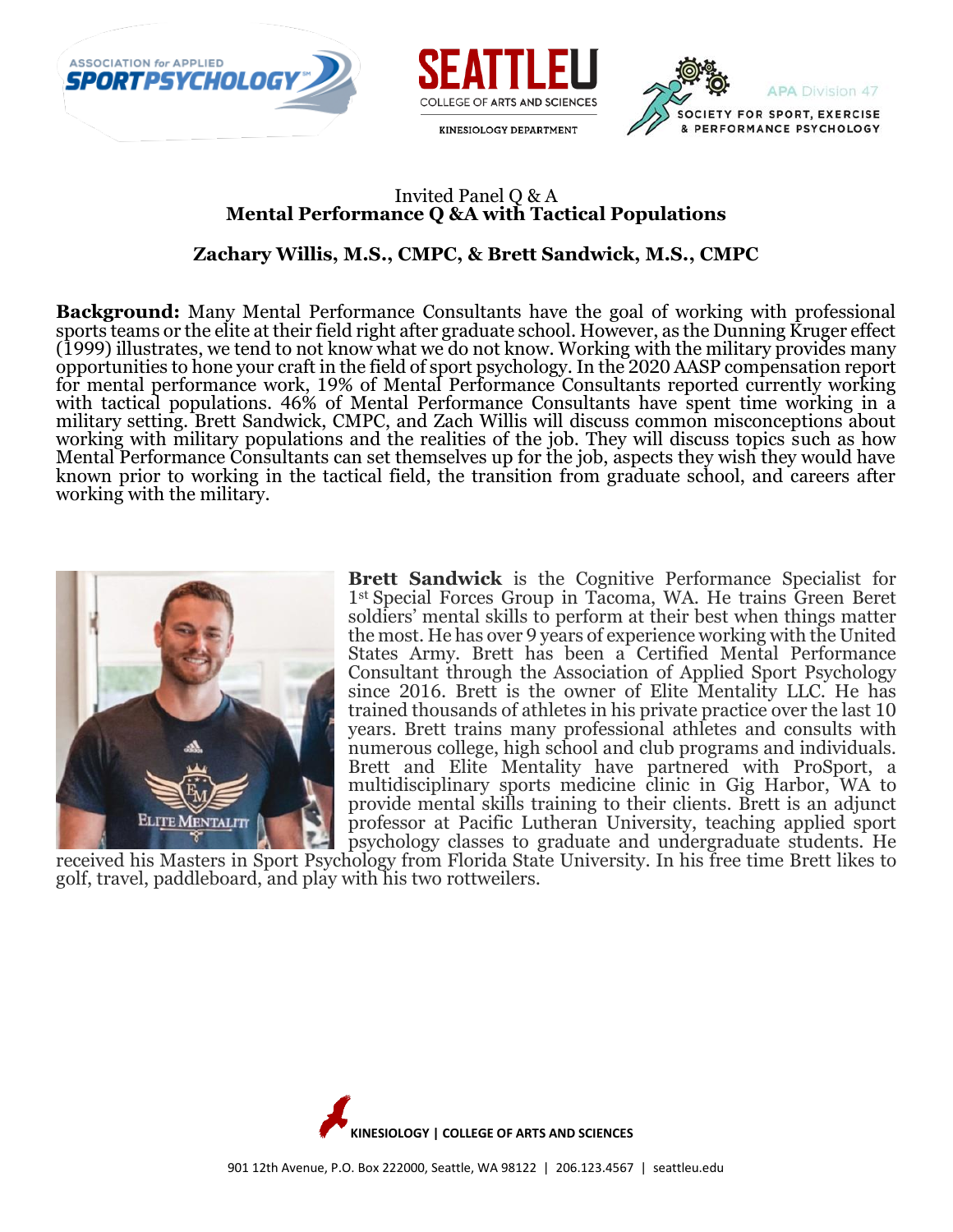







**Zach Willis** was born in Richland, Washington. He graduated from Pacific Lutheran University (PLU) in Tacoma, WA with a B.A. in Kinesiology with a concentration in Health and Fitness Promotion and a minor in Sport and Exercise Psychology. Additionally, Zach completed his master's degree in Sport and Exercise Psychology at Western Washington University (WWU) in Bellingham, WA. His interest in sport psychology came from participating in sports at a young age which included football, baseball, and basketball. Zach continued his athletic career at Pacific Lutheran University where he played football for four years and he is currently an assistant offensive line coach for the PLU football program. Zach joined the Ready and Resilient Performance Center as an Army Contractor in August 2021 (Master Resilience Trainer), and he is extremely passionate about

enhancing performance and providing a resource for anyone to close their potential performance gap.

#### **Invited Presentation Publish or Perish? Tales from the Crypt.** Dr. Carrie Scherzer, Ph.D., CMPC featuring Meghan Peters & Jeremy Trenchuk

**Background:** Historically, tenure-track faculty members have been instructed to publish or perish, meaning that in order to gain tenure and a permanent position, one had to publish in academic journals while also maintaining teaching and service loads. As a new faculty member at a liberal arts university

(with a heavy teaching load), this was a daunting task. To support my efforts to publish, I had more data than necessary and then found myself with several boxes of unpublished data as well as a pesky manuscript that had been rejected by a journal. After moving to a new university, those boxes and that manuscript sat in my office collecting dust until my sabbatical year. That year, I decided to try to clear the decks so to speak by involving my undergraduate students in an experiment. We were going to work together to update and revise the previously rejected manuscript. Over several years (thanks COVID-19 pandemic), we worked together in person and online to rewrite and refine the piece. We had the paper accepted for publication in the Journal of Clinical Sport Psychology earlier this year and we are currently working on a process piece for the International Journal of Students as Partners. Undergraduate students are often curious about the research and publication process, but few get firsthand experience with both. This opportunity to resurrect a "dead" manuscript allowed the group to learn about the effort and patience that publication requires. The students gained knowledge, experience, and writing proficiency. Publication credit as an undergraduate student will also add to the students' resumes and will enhance their graduate school admission prospects. Today I am delighted to have part of my team here with me to share our experience and provide some tips for publishing as a student.

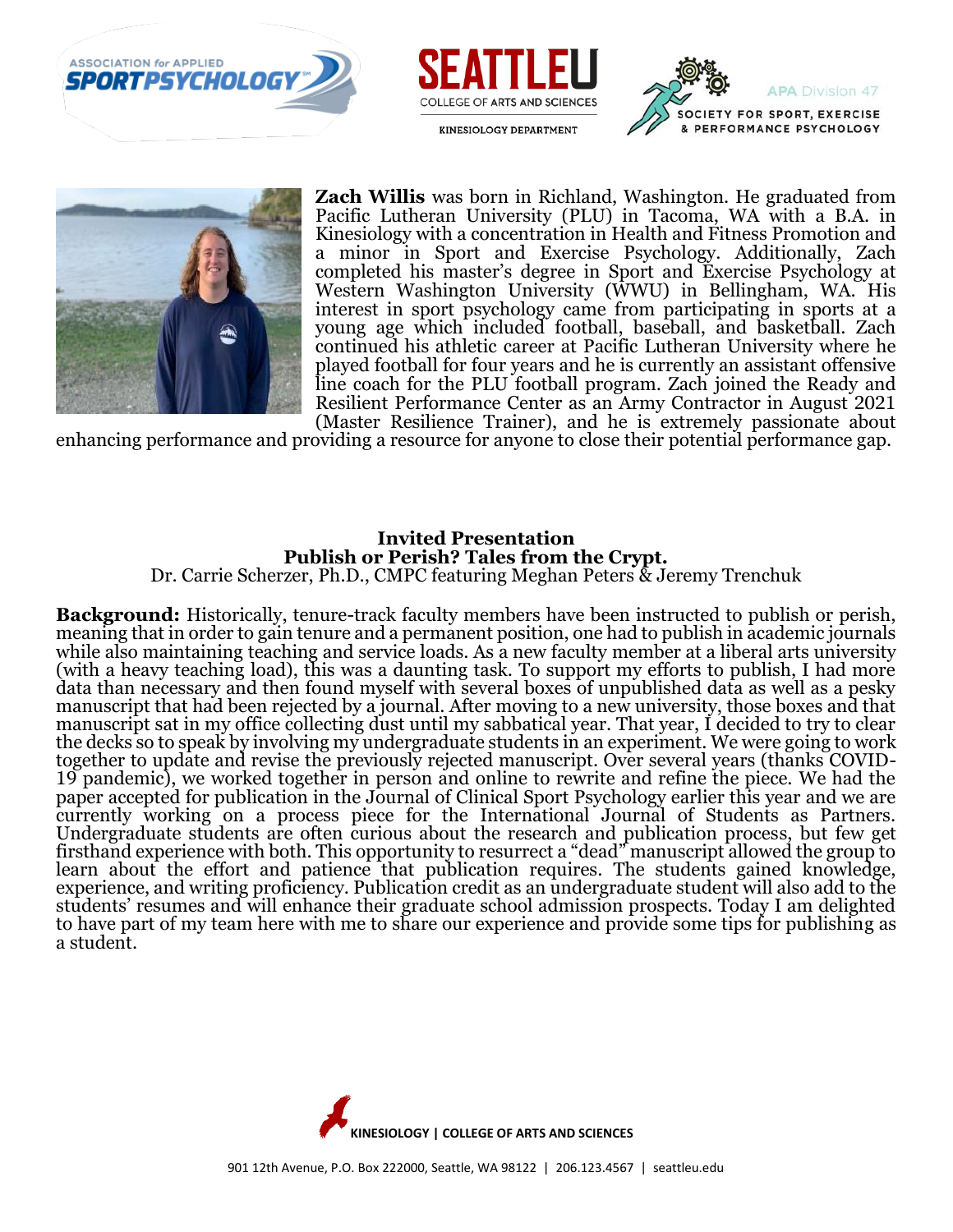







**Dr. Carrie B. Scherzer** is an associate professor of psychology at Mount Royal University in Calgary, Alberta. She completed her doctorate at the University of Arizona in clinical psychology, with an emphasis in sport psychology. Dr. Scherzer received her BA in psychology (Honours) from Concordia University and her MS in athletic counseling at Springfield College. Her research interests include rehabilitation from injury, eating disorders, and professional training and development. She is a Certified Mental Performance Consultant® (CMPC) and formerly chaired the certification review committee of AASP. She currently serves on the editorial board for the *Journal of Clinical Sport Psychology.* She has done performance enhancement, injury rehabilitation, and academic counseling with intercollegiate athletes.

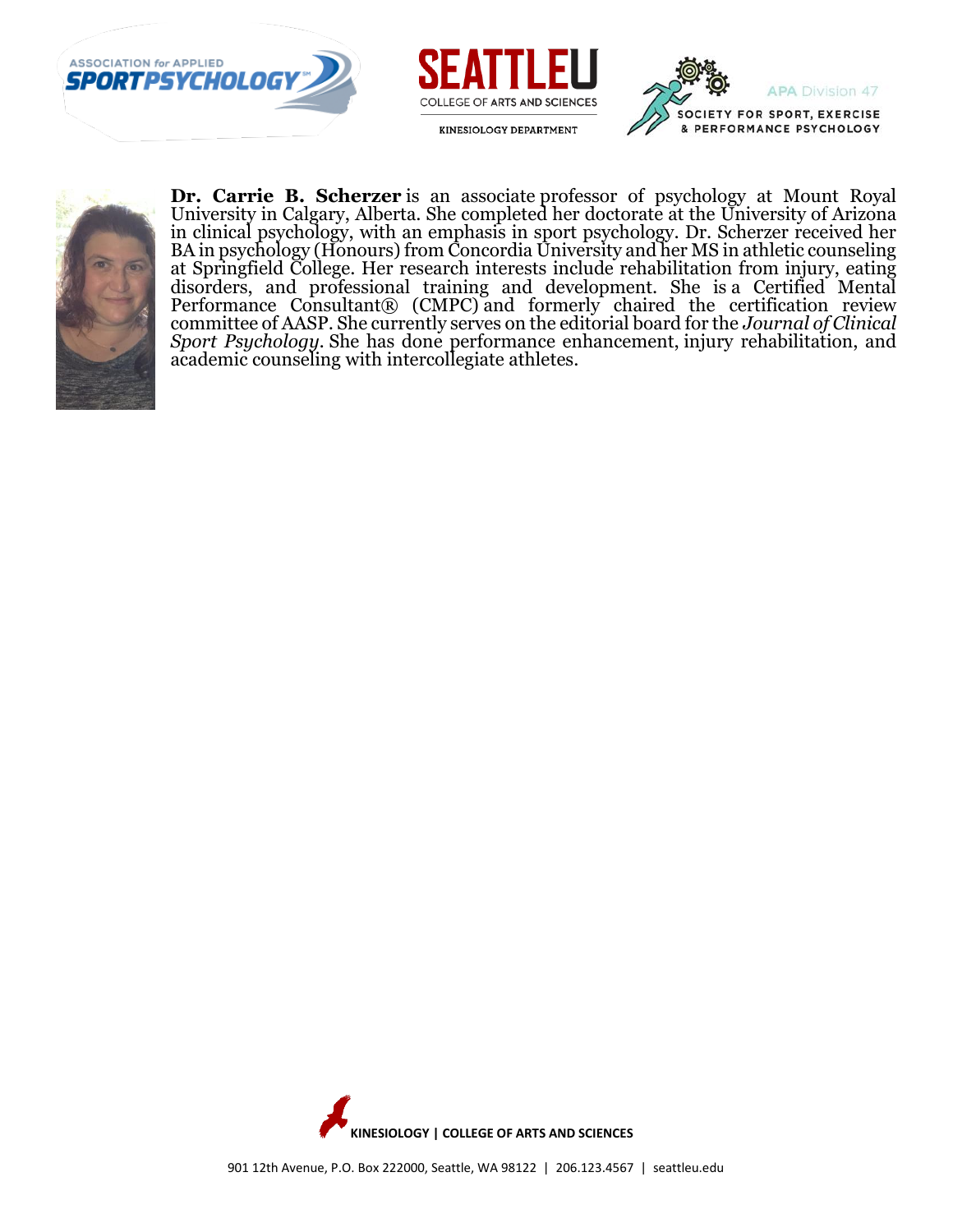





#### **Professional Presentations**

**Misogynistic Music Lyrics and Stereotype Threat in the Context of Exercise** Sarah Noonan, MS, Magellan Federal

**Background:** This study investigated the effects of misogynistic lyrics (ML) in rap music on women's experience of exercise through the framework of stereotype threat. ML in rap music could result in an adverse exercise experience, particularly among women given the nature of the derogatory statements and implications about women (Adams & Fuller, 2006). Methods: The present study examined the effect of ML in rap music on self-reported negative affect, attentional focus, and intrinsic motivation during an exercise bout. Active female participants ( $N = 30$ , Mean age = 27.63, SD = 6.88) completed two separate exercise bouts while listening to rap music, one with ML and one with no ML. Following exercise, questionnaires measuring emotion, attentional focus, and intrinsic motivation were completed. Participants' attitudes about violent, misogynistic (VM) content in rap music were also measured and used to divide participants into two groups (positive and negative VM attitude). Results: Using repeated measures factorial ANOVAs, it was found that there was a significant main effect of lyric condition for negative affect, with both groups reporting more negative affect in the ML condition. In addition, there was a significant lyric condition by VM group interaction for the intrinsic motivation components of interest/enjoyment and effort. Participants with a negative VM attitude experienced less interest/enjoyment while listening to music with ML and those with a positive VM attitude reported more effort in the ML condition. Conclusions: women had a more negative exercise experience when they listened to music with ML. While the exact mechanisms behind the negative experience remain somewhat unclear, misogyny in rap music seems to negatively impact women during exercise. It is important for exercisers and fitness professionals to consider the effects ML in music can have on women and make informed decisions about what is being listened to during exercise.

#### **Resilience, Optimism, and Self-Efficacy in Endurance Athletes (Triathletes, Swimmers, Cyclists, and Runners)**

Mariel Ruiz Stasiuk, M.A, Alliant International University, CSPP-San Diego, CA

**Background:** Participation in endurance sports requires specific physical and psychological skills to successfully adapt to extreme conditions throughout the preparation for and competition in endurance events. Consistent, optimal performance and overall well-being are difficult to achieve without the necessary resources to harness challenges or stressors unique to these challenging sporting events. Previous research has concluded that athletes with higher self-reported resilience, self-efficacy, and optimism have improved psychological well-being and athletic performances (Hosseini & Besharat, 2010; LeUnes, 2008; Martin-Krumm, Sarrazin, Peterson, & Famose, 2003; Rettew & Reivich, 1995; Seligman, Nolen-Hoeksema, Thornton, & Thornton, 1990). Hence, this study examined resilience, optimism, and self-efficacy amongst adult endurance athletes such as triathletes, swimmers, cyclists, and runners during their preparation and appearances in endurance events.Methods: A total of 245 endurance athletes completed the 10-item Connor-Davidson Resilience Scale (CD-RISC-10; Connor & Davidson, 2003), the Life Orientation Test-Revised (LOT-R; Scheier & Carver, 1994), and the General Self-Efficacy Scale (GSE; Scharzer & Jerusalem, 1995) to assess resilience, optimism, and self-efficacy, respectively. Results: A Pearson correlation coefficient indicated a moderate, positive, and statistically significant correlation between resilience and self-efficacy, r(245)=.28, p<.001. Furthermore, there was a strong, positive correlation between resilience and optimism, r(245)=.44, p<.001. Lastly, a hierarchical multiple linear regression highlighted that optimism and self-efficacy are predictive psychological factors for resilience, F(2, 242) =43.10, p<.001. Conclusions: It can be concluded that

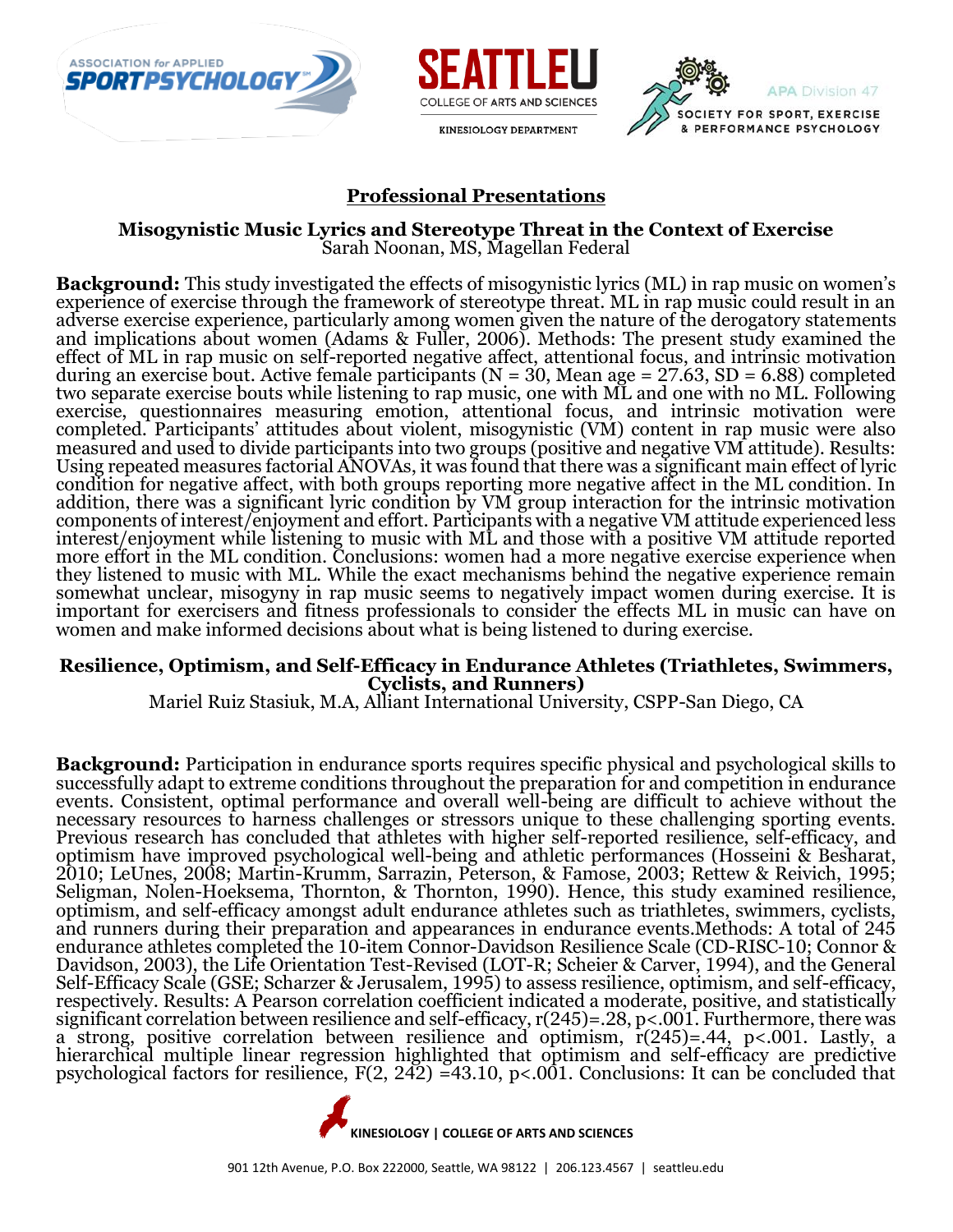





resilience, optimism, and self-efficacy serve as psychological capitals for athletes throughout their training and performances during endurance events. Also, these findings suggest that optimism and self-efficacy are predictors of resilience. Therefore, the results of this study have relevance and practical implications for expanding literature and supporting the field of sport and performance psychology. There is a tremendous opportunity to assist endurance athletes in mitigating adverse psychological outcomes that arise while preparing and competing in their endurance events.

#### **Who's Got Spirit? Infusing Play into Your Sport Psychology Class to Improve Student Engagement**

Heather Van Mullem, Ph.D., Lewis-Clark State College

**Background:** Students actively engaged in learning often find their educational experiences to be more meaningful. Meaningful classroom experiences can help improve student understanding of course content, improve student accountability for learning, and enhance student connectedness to their classmates and the campus. One strategy to encourage student engagement and improve the meaningfulness students find in their education is to build play into course design and delivery. Methods: This presentation will introduce an example of an undergraduate sport psychology course designed around play and a "Team Spirit" class-wide competition. Results: Session participants will: (1) Explore play as a teaching strategy, (2) explore the design and delivery from the first to the last day of class of an undergraduate sport psychology course built around play, (3) engage and play with different components (i.e., activities for the first day of class, team cohesion, concentration, imagery, etc.) of the "Team Spirit" competition, and (4) discuss effective assessment strategies to measure student learning. Session participants will leave this presentation with tangible strategies to implement into their own classes.Conclusion: Improving student engagement, enhancing meaningfulness, and cultivating connectedness will positively impact student learning, accountability, and retention. The "Team Spirit" competition is one strategy to help accomplish these goals.

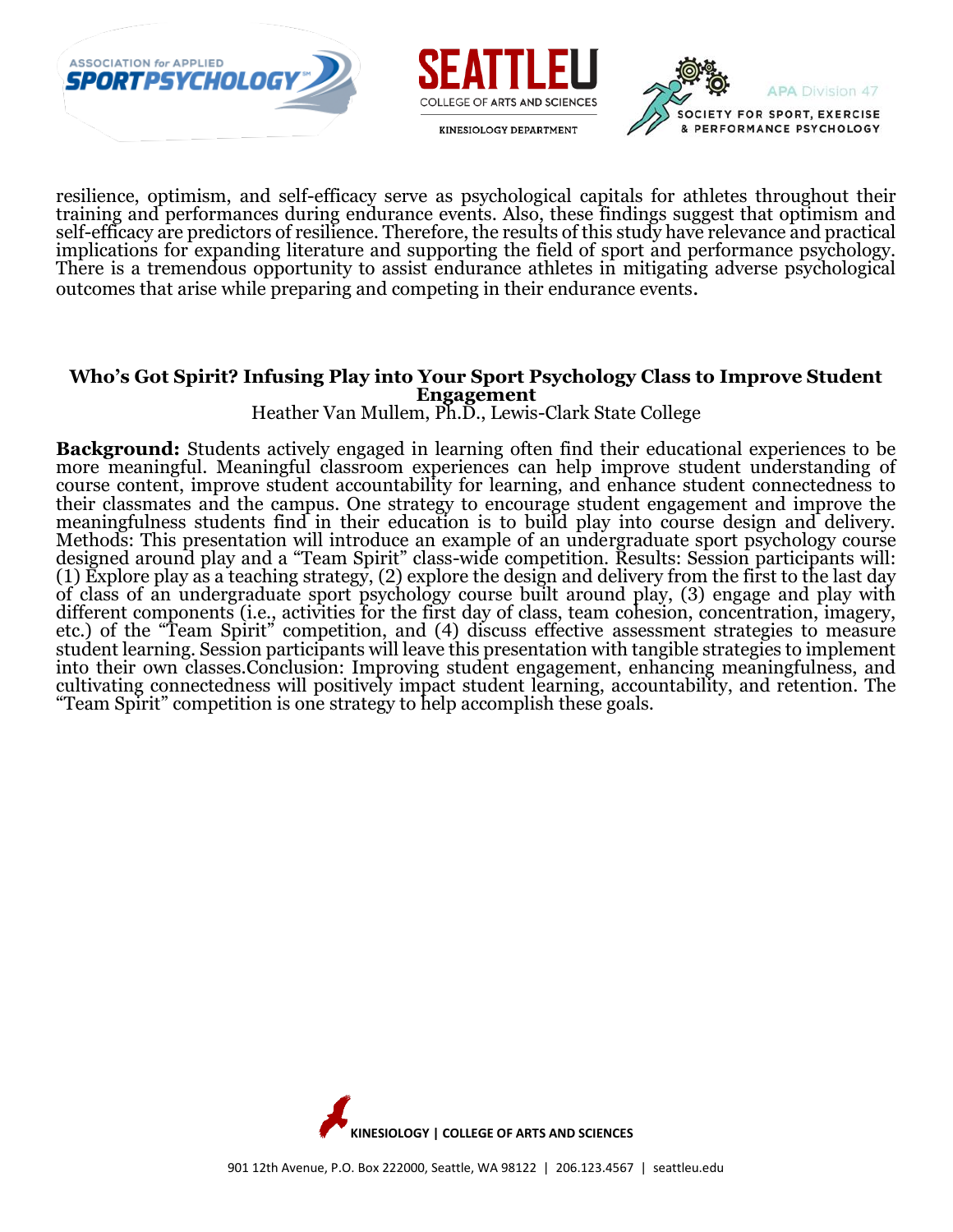





#### **Student Presentations**

#### **Examining the Mental Health Effects of Forced Athletic Retirement Among High School Students**

Lindsay Ahmann, Western Washington University

**Background:** The quality of one's athletic retirement depends upon the extent that athletes perceive control over the circumstances of their retirement from athletics. Four predominant reasons for retirement are presumed to be injury, deselection, age, and free choice (Taylor & Ogilvie, 1994). Given that there is considerable evidence of the psychological and social health benefits of participation in high school sports (Eime et al., 2013), forced retirement from high school sports such as injury, deselection, and the COVID-19 pandemic may be associated with poor mental health (e.g., Blakelock et al., 2016). There is no known research of high school athletes following forced retirement. The three objectives of the current study are to examine the mental health scores between high school athletes forced to retire and those who expected to retire, the difference in mental health symptoms between groups of athletes who were forced to retire for different reasons, and to assess the relationship between mental health and perceived control in one's athletic retirement. Methods: This study will include former high school athletes who retired from sport during their junior or senior years and are within 24 months of retiring. Psychological levels of distress, anxiety, and depression will be measured using the General Health Questionnaire-12 (Goldberg & Williams, 1988), the General Anxiety Disorder screener, the Center for Epidemiological Studies-Depression scale (Radloff, 1977), and the Revised Causal Dimension Scale (McAuley et al., 1992). Mental health variables of distress, anxiety, and depression will be examined among athletes forced to retire due to injury, deselection, or COVID-19, and those who expected to retire; the relationship between mental health variables and perceived control will also be assessed. The findings of this study will add to the literature on high school athlete transition out of sport and may increase awareness of the psychological effects of forced retirement.

## **Eye Movements and Cognitive Functioning in Adults with Attention Deficit Hyperactivity Disorder**

Katy Andersen, Seattle University

**Background:** Attention deficit hyperactivity disorder (ADHD) is a neurological condition that negatively impacts daily function and quality of life though no established, objective diagnostic assessment for adult ADHD exists. The Trail Making Test is a commonly used, standardized neurophysiological assessment of attentional processes. Eye movements (e.g., saccades and fixations) are intimately linked to attention and saccade number has been associated with Trail Making Test performance in adults without ADHD. One study found that adults with ADHD used a greater number of saccades than controls during a measure of attention; however, no study to date has examined eye movements in adults with ADHD during the Trail Making Test. The proposed research aims to determine eye movements and the association with performance on the Trail Making test in adults with ADHD. Adults ages 18-40 with and without ADHD will be recruited. Participants will perform the Trail Making Test on a touchscreen tablet using standardized procedures. Test completion time and eye movements will be recorded. Saccade number will be calculated based on number of fixations. It is expected that saccade number will be greater in adults with versus without ADHD and this will be associated with greater test completion time. Successful completion of the proposed work will provide novel findings regarding neurophysiological changes associated with ADHD and will be a step towards future work in developing an objective diagnostic tool for this population.

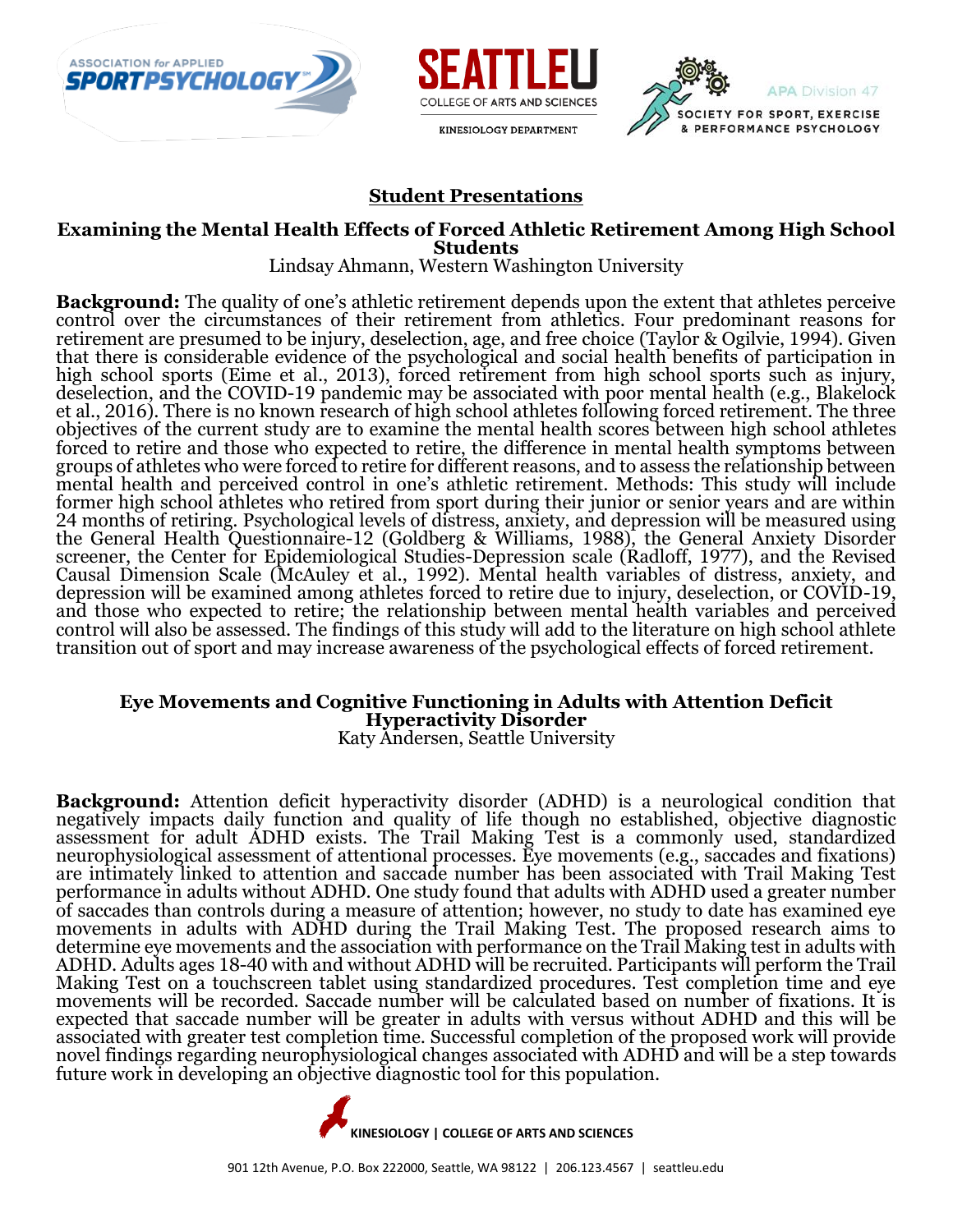





#### **The Effects of an Imagery Intervention on Self-Efficacy During Athletic Injury Rehabilitation**

Peyton Bilo, Western Washington University

**Background:** Teaching athletes imagery during injury rehabilitation may be an effective way to positively influence physical and psychological aspects of injury outcomes (Brewer, 2010). Imagery is a mental skill athletes often use during training and competition; however, some studies have demonstrated its value during injury rehabilitation (e.g., Cupal & Brewer, 2001). Using imagery during injury rehabilitation can reduce athletes' perceptions of pain, stress, and anxiety (e.g., Cupal & Brewer, 2001) and can improve physical outcomes such as muscular endurance (e.g., Hoyek et al., 2014). Imagery has also been linked to increased rehabilitation self-efficacy (e.g., Wesch et al., 2016), which is related to improved treatment adherence, rehabilitation outcomes, and reduced perceptions of pain and stress (e.g., Somers et al., 2012). The purpose of this study is to examine the effects of imagery on the rehabilitation self-efficacy of athletes undergoing injury rehabilitation. Methods: The present study will employ a multiple baseline single subjects design and include athletes currently undergoing injury rehabilitation for a serious injury ( $\geq 6$  weeks out of sport). Participants will complete the Athletic Injury Self-Efficacy Questionnaire (Milne et al., 2005) 3x/week for up to 6 weeks. After establishing a five data point baseline for self-efficacy, participants will receive an imagery intervention consisting of two parts: imagery education and introduction to and practice of the four types of imagery used during rehabilitation (healing, pain management, rehabilitation process, and performance). After the imagery education session, participants will be given four recordings representing each type of imagery to choose from and asked to practice imagery 4-7days/ week. The Athletic Injury Imagery Questionnaire - 3 (Wesch et al., 2016) will be used as a manipulation check and a weekly imagery log will be administered

as a social validation measure. Findings will provide sport psychology professionals with increased knowledge surrounding the relationship between imagery and self-efficacy.

## **An Analysis of the Intrinsic Motivation and Athletic Coping Skills of Athletes on Teams with High versus Low Peer Servant Leadership**

Claire Henninger, Western Washington University

**Background:** A leadership style that has received attention in business, organizational, and crosscultural contexts is servant leadership (SL); leaders who adopt this style make their primary objective fulfilling their followers' needs (Sullivan, 2019). However, sport-related SL research has mostly focused on coach leadership, leaving a gap in peer-to-peer (athlete) SL in sport (Worley et al., 2020). Positive relationships have been found between coach SL and athletes' cohesion, motivation, satisfaction, and well-being (García-Calvo et al., 2014; Olympiou et al., 2008; Jowett & Poczwardowski, 2007; Mageau & Vallerand, 2003). Given that differences exist in coach and athlete leadership behaviors (Loughead & Hardy, 2005), it is important to examine athlete SL to determine if it has similar relationships to key athlete variables. Methods: Using survey methods, the proposed study will examine potential group differences in intrinsic motivation and athletic coping skills of athletes on teams with high levels of reported peer SL compared to low levels of peer SL. The sample will consist of approximately 200 participants of all genders who compete on varsity-level team sports at universities of all competitive Division levels across the United States. The researcher will use random stratified sampling to recruit by emailing head coaches of team sports at randomly selected NCAA schools. Athletes will complete an online informed consent form, demographic questionnaire, modified-for-sport version of the Intrinsic Motivation Inventory (IMI; McAuley et al., 1989), Athletic Coping Skills Inventory-28 (ACSI-28; Smith

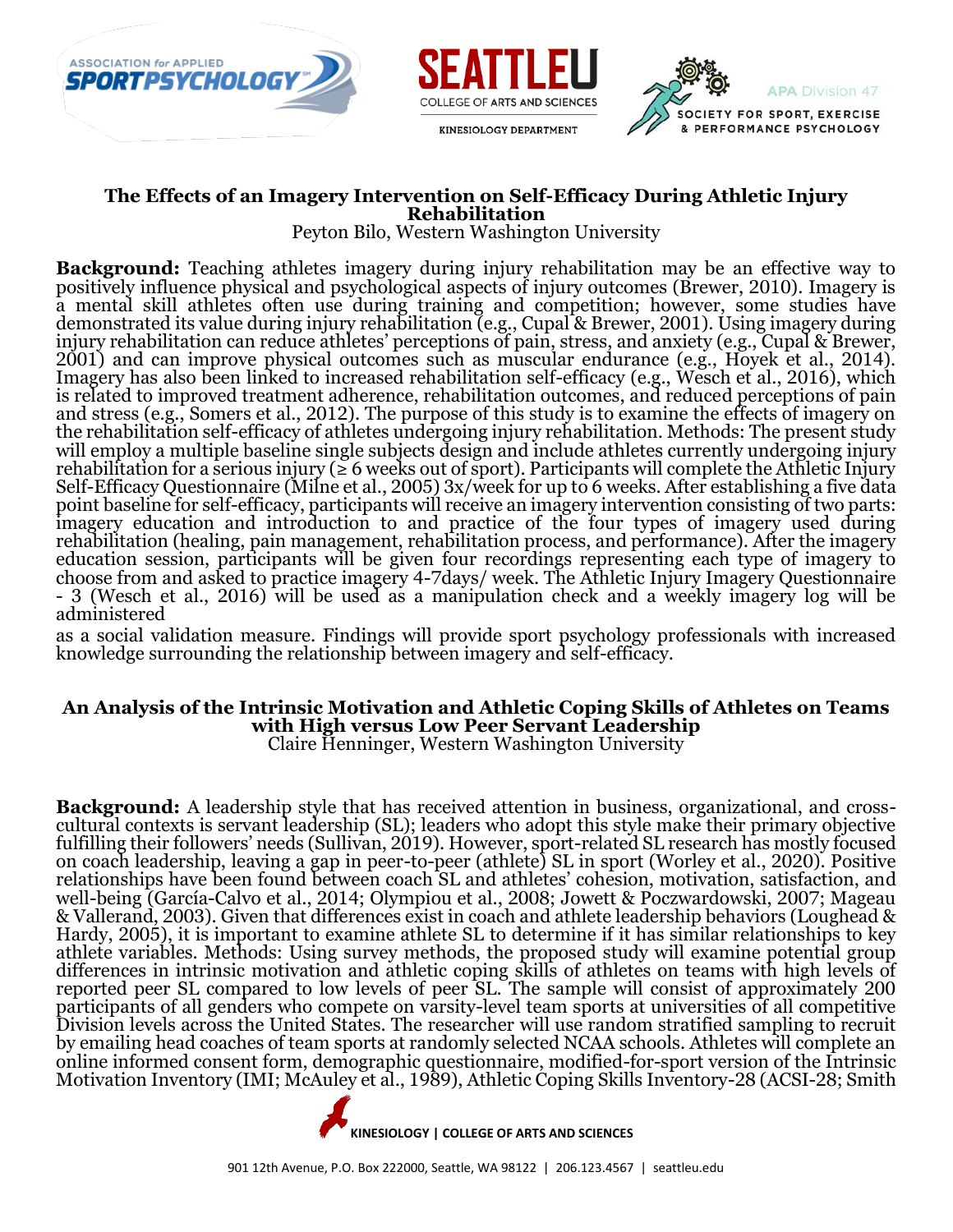





et al., 1995), and a version of the Revised Servant Leadership Profile for Sport (RSLP-S; Hammermeister et al., 2008) that evaluates peer leaders. Two comparison groups (athletes from high vs. low peer SL teams) will be created using tertial splits (Rieke et al., 2008) of responses to the RSLP-S. Results: Analyses will determine potential group differences in intrinsic motivation (IMI) and athletic coping skills (ACSI-28).

#### **A Comparison of Health Behaviors and Mental Health in First-Year University Students Prior to the COVID-19 Pandemic and During the Pandemic**

Augustine Herman, B.S., Seattle University

**Background:** The COVID-19 pandemic disrupted the normalcy for many universities and students, leading to a switch to remote learning, displacing students from their dorms, peers, and belongings. Given the impact the pandemic has had on students' behaviors, it is important to better understand the extent to which students' health behaviors and mental health have been influenced by the pandemic. The purpose of this study was to compare differences in health behaviors and mental health in students pre-pandemic to students during the pandemic. A survey measuring health behaviors and mental health was conducted with first-year students (N=534) at a mid-sized liberal arts university (M age=  $18.3 \pm 0.7$ , M BMI = 23.3) during the fall of 2018, 2019, and 2020. Significant multivariate effects were observed across pandemic status groups ( $\Lambda$  = 0.8, F (6, 281) = 9.2 p < 0.0011) when examining firstyear university students' mental health and health behaviors. Univariate analysis revealed no significant differences across pandemic status groups for depression, anxiety, stress, sleep duration, or physical activity behavior. Significant differences were observed for the number of drinks consumed per sitting in the past 30 days, such that before the pandemic, first-year university students reported significantly greater alcohol consumption (M = 3.1 drinks  $SD = 1.9$ ) compared to students during the pandemic ( $\tilde{M}$  =1.2 drinks SD = 1.8). Findings from this study suggest a significant reduction in alcohol use and small, non-significant changes in health behaviors and mental health conditions. Reductions in alcohol consumption in this population may be related to a lack of opportunity for social activities, in turn limiting alcohol consumption during the pandemic. Contrary to the hypothesis, non-significant changes to mental health may indicate first-year students were already experiencing mental health distress. Further examination of these factors is needed to provide the necessary resources and support to first-year students.

#### **A Comparison of Stress During the Transition Out of Sport and Into College: A Comparison of Freshmen Non-Athletes, Former High School Athletes, and Former High School Athletes Now Recreational Athletes** Becca Pierce, Western Washington University

**Background:** College freshman experience high levels of stress during the transition to college (Dyson & Renk, 2006; Maymon & Hall, 2021); they report many sources of stress, including feelings of unmet expectations from their parents and professors (Bore et al., 2016). Similarly, the transition out of competitive sport has been found to be stressful (Lavallee et al., 1997, Park et al., 2013), with athletes high in athletic identity (AI) appearing to have greater difficulty (Taylor & Ogilvie, 1994), and an athlete's level of satisfaction with their sporting career related to the ease of transition (Park et al.,